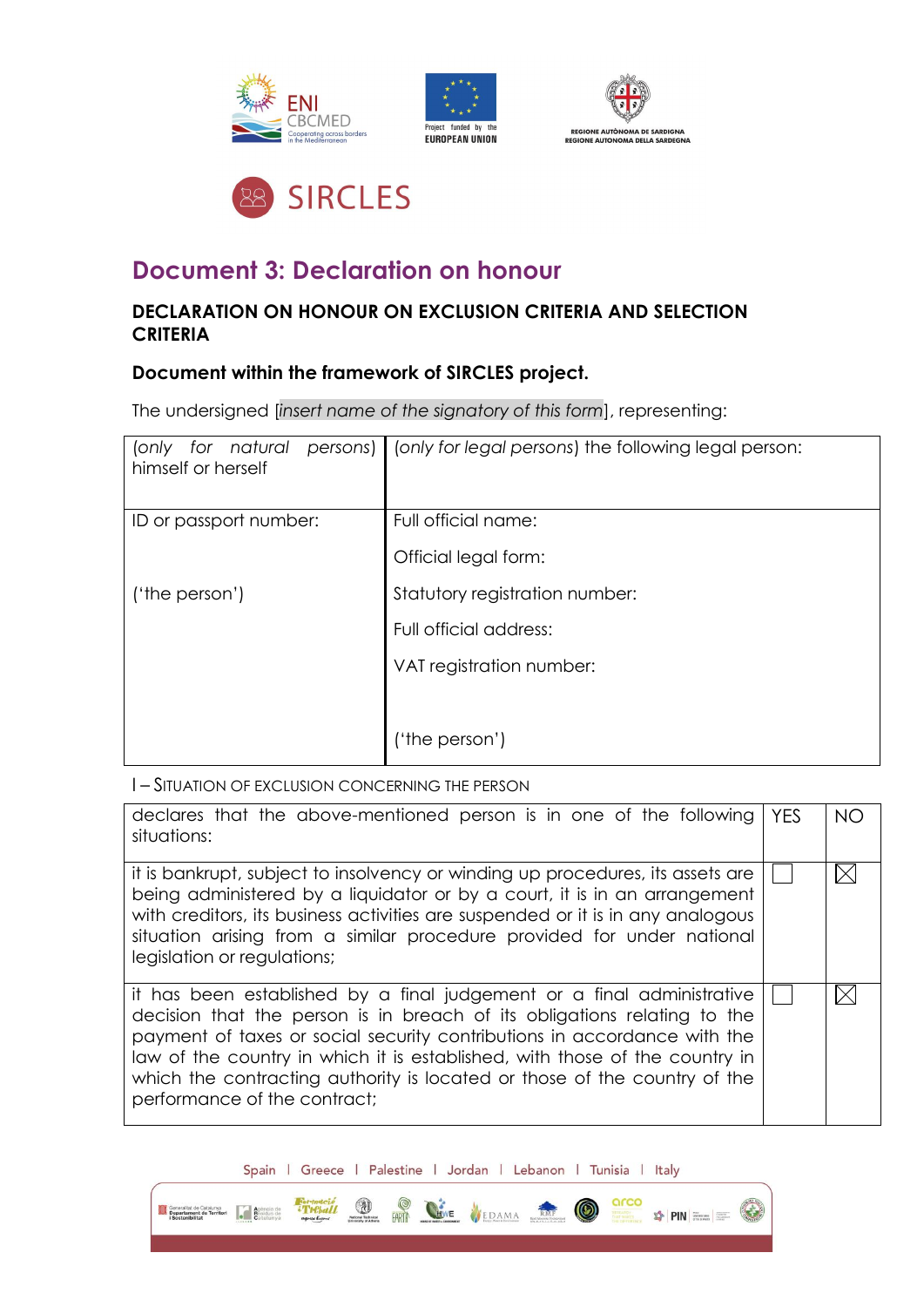





# **28 SIRCLES**

| it has been established by a final judgement or a final administrative<br>decision that the person is guilty of grave professional misconduct by<br>having violated applicable laws or regulations or ethical standards of the<br>profession to which the person belongs, or by having engaged in any<br>wrongful conduct which has an impact on its professional credibity where<br>such conduct denotes wrongful intent or gross negligence, including, in<br>particular, any of the following: |              |             |
|---------------------------------------------------------------------------------------------------------------------------------------------------------------------------------------------------------------------------------------------------------------------------------------------------------------------------------------------------------------------------------------------------------------------------------------------------------------------------------------------------|--------------|-------------|
| (i) fraudulently or negligently misrepresenting information required for the<br>verification of the absence of grounds for exclusion or the fulfilment of<br>selection criteria or in the performance of a contract;                                                                                                                                                                                                                                                                              |              | $\boxtimes$ |
| (ii) entering into agreement with other persons with the aim of distorting<br>competition;                                                                                                                                                                                                                                                                                                                                                                                                        |              | $\boxtimes$ |
| (iii) violating intellectual property rights;                                                                                                                                                                                                                                                                                                                                                                                                                                                     |              | $\boxtimes$ |
| attempting to influence the decision-making<br>(iv)<br>process of the<br>contracting authority during the award procedure;                                                                                                                                                                                                                                                                                                                                                                        |              | $\boxtimes$ |
| (v) attempting to obtain confidential information that may confer upon it<br>undue advantages in the award procedure;                                                                                                                                                                                                                                                                                                                                                                             |              | $\boxtimes$ |
| it has been established by a final judgement that the person is guilty of the<br>following:                                                                                                                                                                                                                                                                                                                                                                                                       |              |             |
| (i) fraud, within the meaning of Articulo 1 of the Convention on the<br>protection of the European Communities' financial interests, drawn up by<br>the Council Act of 26 July 1995;                                                                                                                                                                                                                                                                                                              |              | $\boxtimes$ |
| (ii) corruption, as defined in Artículo 3 of the Convention on the fight<br>against corruption involving officials of the European Communities or<br>officials of EU Member States, drawn up by the Council Act of 26 May 1997,<br>and in Artículo 2(1) of Council Framework Decision 2003/568/JHA, as well<br>as defined in Artículo 14 of the General Conditions of the Financing<br>Agreement for ENI CBC between Spain and the European Commission in<br>the legal provisions of Spain;       | $\mathbf{L}$ | $\boxtimes$ |
| (iii) participation in a criminal organisation, as defined in Artículo 2 of<br>Council Framework Decision 2008/841/JHA;                                                                                                                                                                                                                                                                                                                                                                           |              | $\boxtimes$ |
| (iv) money laundering or other financing, as defined in Artículo 1 of<br>Directive 2005/60/EC of the European Parliament and of the Council;                                                                                                                                                                                                                                                                                                                                                      |              | $\boxtimes$ |
| (v) activities, as defined in Artículos 1 and 3 of Council Framework Decision<br>2002/475/JHA, respectively, or inciting, aiding, abetting or attempting to                                                                                                                                                                                                                                                                                                                                       |              | $\boxtimes$ |

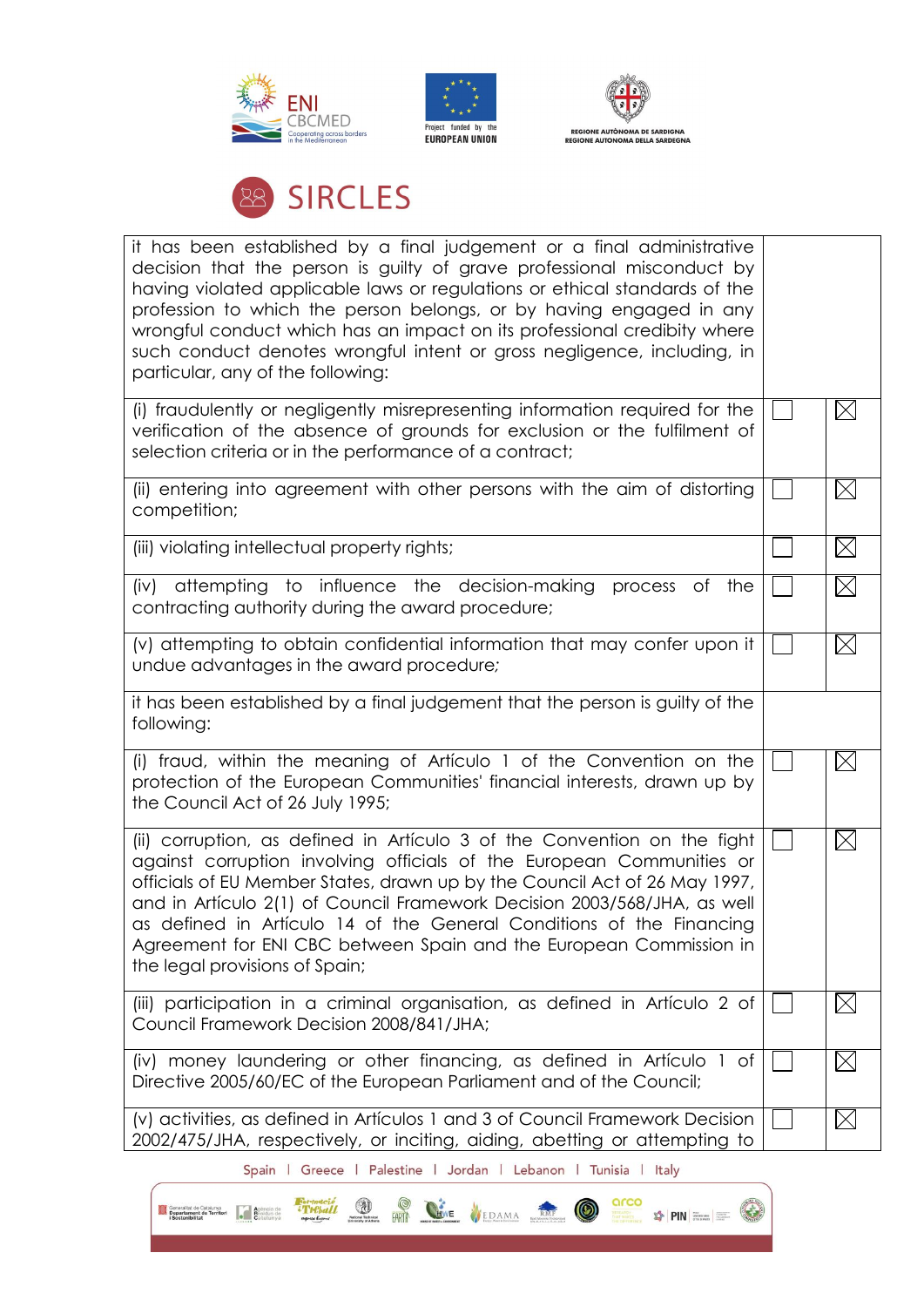







| commit such offences, as referred to in Artículo 4 of that Decision;                                                                                                                                                                                                                                                                                                                                                                                                                                                                                                                                                                          |             |
|-----------------------------------------------------------------------------------------------------------------------------------------------------------------------------------------------------------------------------------------------------------------------------------------------------------------------------------------------------------------------------------------------------------------------------------------------------------------------------------------------------------------------------------------------------------------------------------------------------------------------------------------------|-------------|
| (vi) child labour or other forms of trafficking in human beings as defined in<br>Artículo 2 of Directive 2011/36/EU of the European Parliament and of the<br>Council;                                                                                                                                                                                                                                                                                                                                                                                                                                                                         | $\boxtimes$ |
| the person has shown significant deficiencies in complying with the main<br>obligations in the performance of a contract financed by the Union's<br>budget or by the public budget of Spain, which has led to its early<br>termination or to the application of liquidated damages or other<br>contractual penalties, or which has been discovered following checks,<br>audits or investigations by the national competent authorities, the<br>Delegation of the European Union in Spain, any Managing Authority of<br>ENPI CBC or ENI CBC, Audit Authorities of ENI CBC, the European<br>Commission, OLAF or the European Court of Auditors; | $\boxtimes$ |
| it has been established by a final judgment or final administrative decision<br>that the person has committed an irregularity within the meaning of<br>Artículo 1(2) of Council Regulation (EC, Euratom) No 2988/95;                                                                                                                                                                                                                                                                                                                                                                                                                          | $\boxtimes$ |
| for the situations of grave professional misconduct, fraud, corruption, other<br>criminal offences, significant deficiencies in the performance of the<br>contract or irregularity, the applicant accepts to be subject to:                                                                                                                                                                                                                                                                                                                                                                                                                   | $\boxtimes$ |
| facts established in the context of audits or investigations carried out by<br>the European Court of Auditors, OLAF, or any other check, audit or control<br>performed under the responsibility of an authorising officer of the European<br>Commission, Managing Authority or Audit Authority, the competent<br>national authorities or any other competent body;                                                                                                                                                                                                                                                                            |             |
| non-final administrative decisions, which may include disciplinary measures<br>taken by the competent supervisory body responsible for the verification of<br>the application of standards of professional ethics;                                                                                                                                                                                                                                                                                                                                                                                                                            |             |
| decisions of the Managing Authority, the National Authority (identified in<br>the Financing Agreement for ENI CBC programmes between the European<br>Commission and Spain or the European Commission relating to the<br>infringement of the competition rules stipulated in the Association<br>Agreement between the European Union and Spain and the Framework<br>Agreement between the European Union and Belarus or of a national<br>competent authority relating to the infringement of national competition<br>law; or                                                                                                                   |             |
| decisions of exclusion by an authorising officer of the contracting authority.                                                                                                                                                                                                                                                                                                                                                                                                                                                                                                                                                                |             |

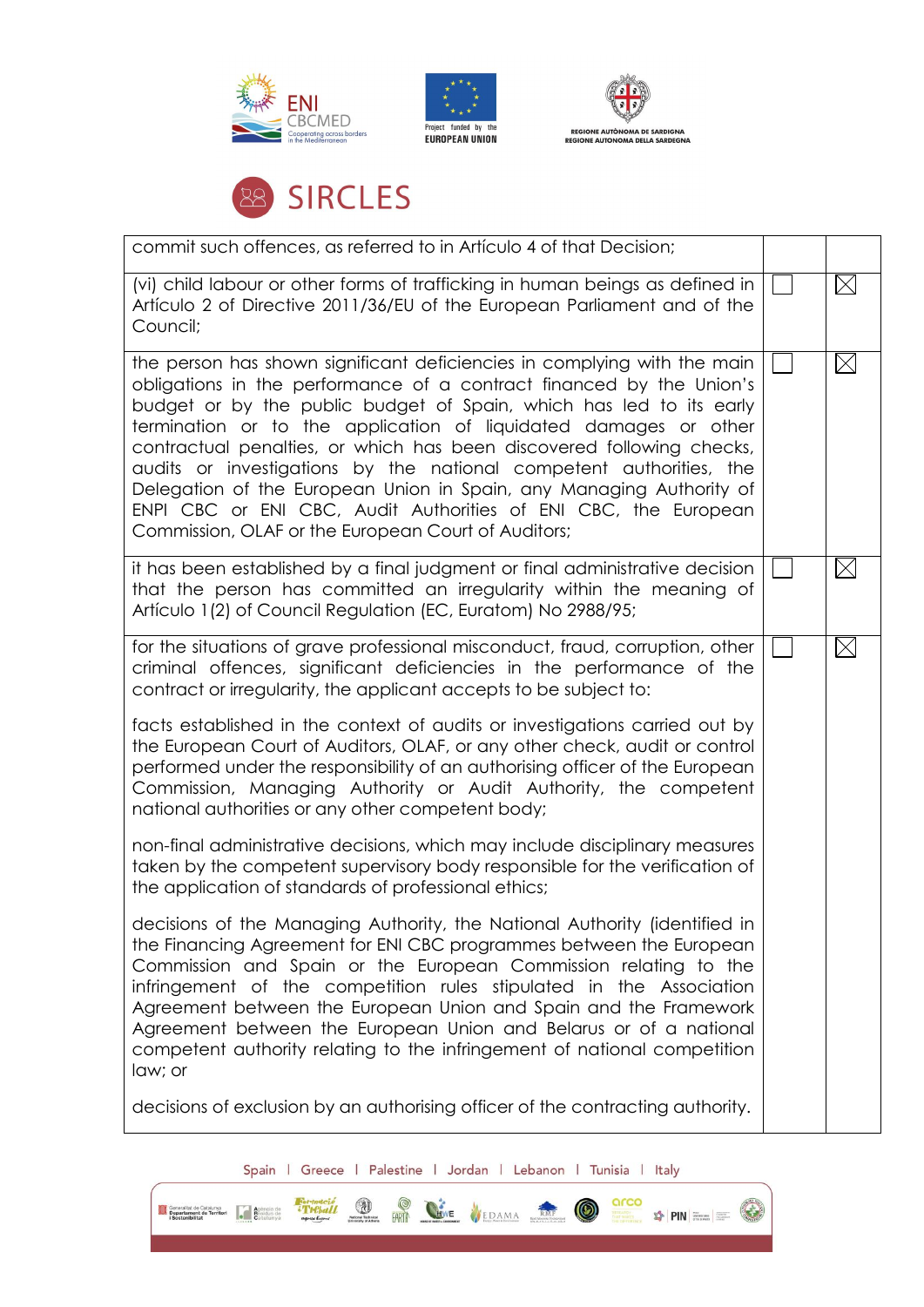







II – SITUATIONS OF EXCLUSION CONCERNING NATURAL PERSONS WITH POWER OF REPRESENTATION, DECISION-MAKING OR CONTROL OVER THE LEGAL PERSON

| declares that a natural person who is a member of the administrative,   YES<br>management or supervisory body of the above-mentioned legal person,<br>or who has powers of representation, decision or control with regard to the<br>above-mentioned legal person (this covers company directors, members<br>of management or supervisory bodies, and cases where one natural<br>person holds a majority of shares) is in one of the following situations: | NO |
|------------------------------------------------------------------------------------------------------------------------------------------------------------------------------------------------------------------------------------------------------------------------------------------------------------------------------------------------------------------------------------------------------------------------------------------------------------|----|
| Situation (c) above (grave professional misconduct)                                                                                                                                                                                                                                                                                                                                                                                                        |    |
| Situation (d) above (fraud, corruption or other criminal offence)                                                                                                                                                                                                                                                                                                                                                                                          |    |
| Situation (e) above (significant deficiencies in performance of a contract)                                                                                                                                                                                                                                                                                                                                                                                |    |
| Situation (f) above (irregularity)                                                                                                                                                                                                                                                                                                                                                                                                                         |    |

III – SITUATIONS OF EXCLUSION CONCERNING NATURAL OR LEGAL PERSONS ASSUMING UNLIMITED LIABILITY FOR THE DEBTS OF THE LEGAL PERSON

| declares that a natural or legal person that assumes unlimited liability for   YES<br>the debts of the above-mentioned legal person is in one of the following<br>situations: | NO |
|-------------------------------------------------------------------------------------------------------------------------------------------------------------------------------|----|
| Situation (a) above (bankruptcy)                                                                                                                                              |    |
| Situation (b) above (breach in payment of taxes or social security $\Box$<br>contributions)                                                                                   |    |

IV – GROUNDS FOR REJECTION FROM THIS PROCEDURE

| declares that the above-mentioned person:                                                                                                                                         | <b>YES</b> | <b>NO</b> |
|-----------------------------------------------------------------------------------------------------------------------------------------------------------------------------------|------------|-----------|
| $^\text{!}$ has distorted competition by being previously involved in the preparation of $\left \right $ $\left \right $<br>procurement documents for this procurement procedure. |            |           |

V – REMEDIAL MEASURES

If the person declares one of the situations of exclusion listed above, it must indicate measures it has taken to remedy the exclusion situation, thus demonstrating its reliability. This may include e.g. technical, organisational and personnel measures to prevent further occurrence, compensation of damage or payment of fines. The relevant documentary evidence which illustrates the remedial measures taken must be provided in annex to this declaration. This does not apply for situations referred in point (d) of this declaration.

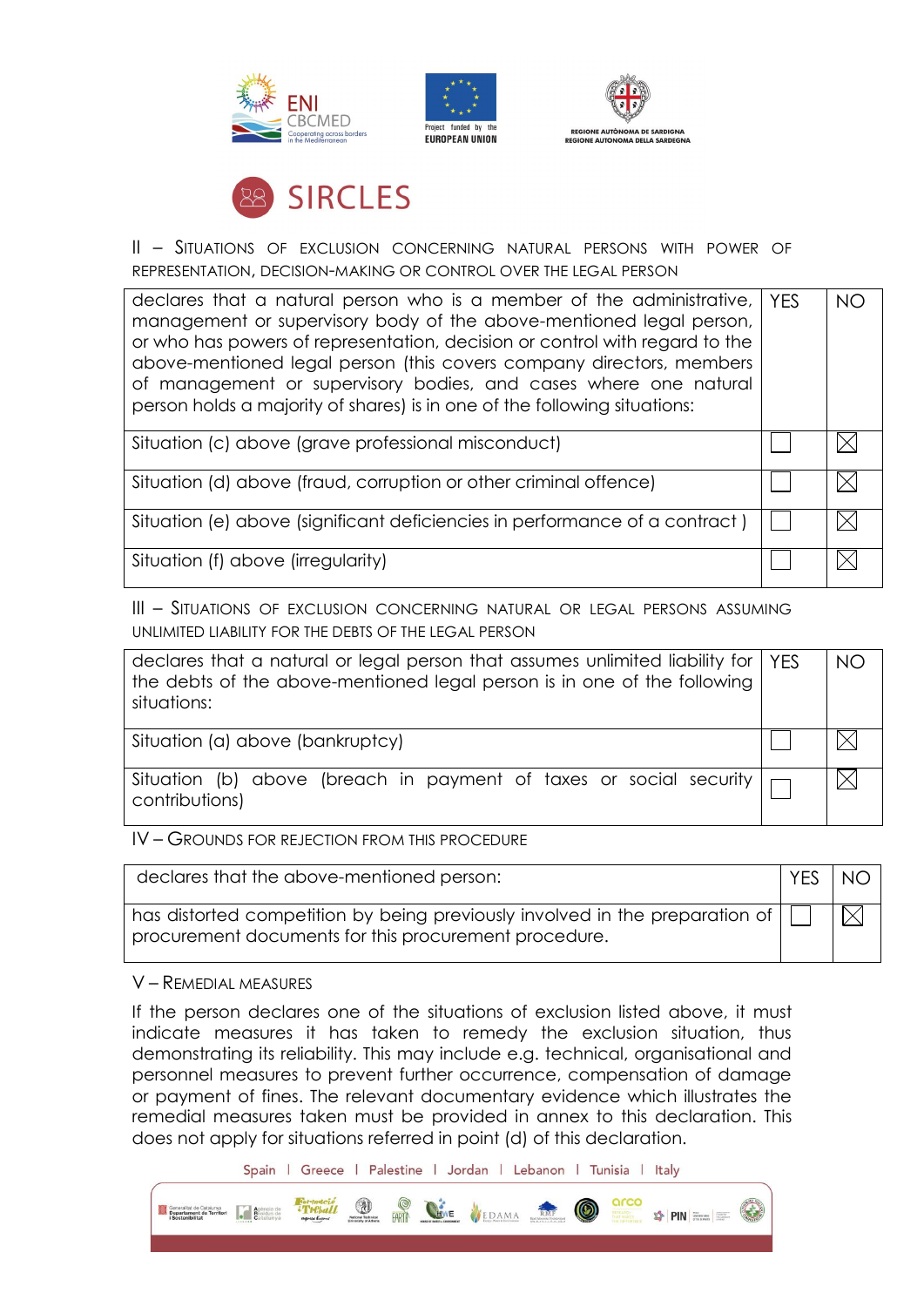







### VI – EVIDENCE UPON REQUEST

Upon request and within the time limit set by the Contracting Authority the person must provide information on the persons that are members of the administrative, management or supervisory body. It must also provide the following evidence concerning the person itself and concerning the natural or legal persons which assume unlimited liability for the debt of the person:

For situations described in (a), (c), (d) or (f), production of a recent extract from the judicial record is required or, failing that, an equivalent document recently issued by a judicial or administrative authority in the country of establishment of the person showing that those requirements are satisfied.

For the situation described in point (a) or (b), production of recent certificates issued by the competent authorities of the State concerned are required. These documents must provide evidence covering all taxes and social security contributions for which the person is liable, including for example, VAT, income tax (natural persons only), company tax (legal persons only) and social security contributions. Where any document described above is not issued in the country concerned, it may be replaced by a sworn statement made before a judicial authority or notary or, failing that, a solemn statement made before an administrative authority or a qualified professional body in its country of establishment.

The person is not required to submit the evidence if it has already been submitted for another procurement procedure. The documents must have been issued no more than one year before the date of their request by the contracting authority and must still be valid at that date.

The signatory declares that the person has already provided the documentary evidence for a previous procedure and confirms that there has been no change in its situation:

| Document                           | Full reference to previous procedure |
|------------------------------------|--------------------------------------|
| Insert as many lines as necessary. |                                      |

#### VII – SELECTION CRITERIA

| declares that the above-mentioned person complies with the selection   YES<br>criteria applicable to it individually as provided in the tender<br>specifications: | N <sup>O</sup> |
|-------------------------------------------------------------------------------------------------------------------------------------------------------------------|----------------|
| It has the legal and regulatory capacity to pursue the professional $\vert\,\vert\,\vert$<br>  activity needed for performing the contract as required in section |                |

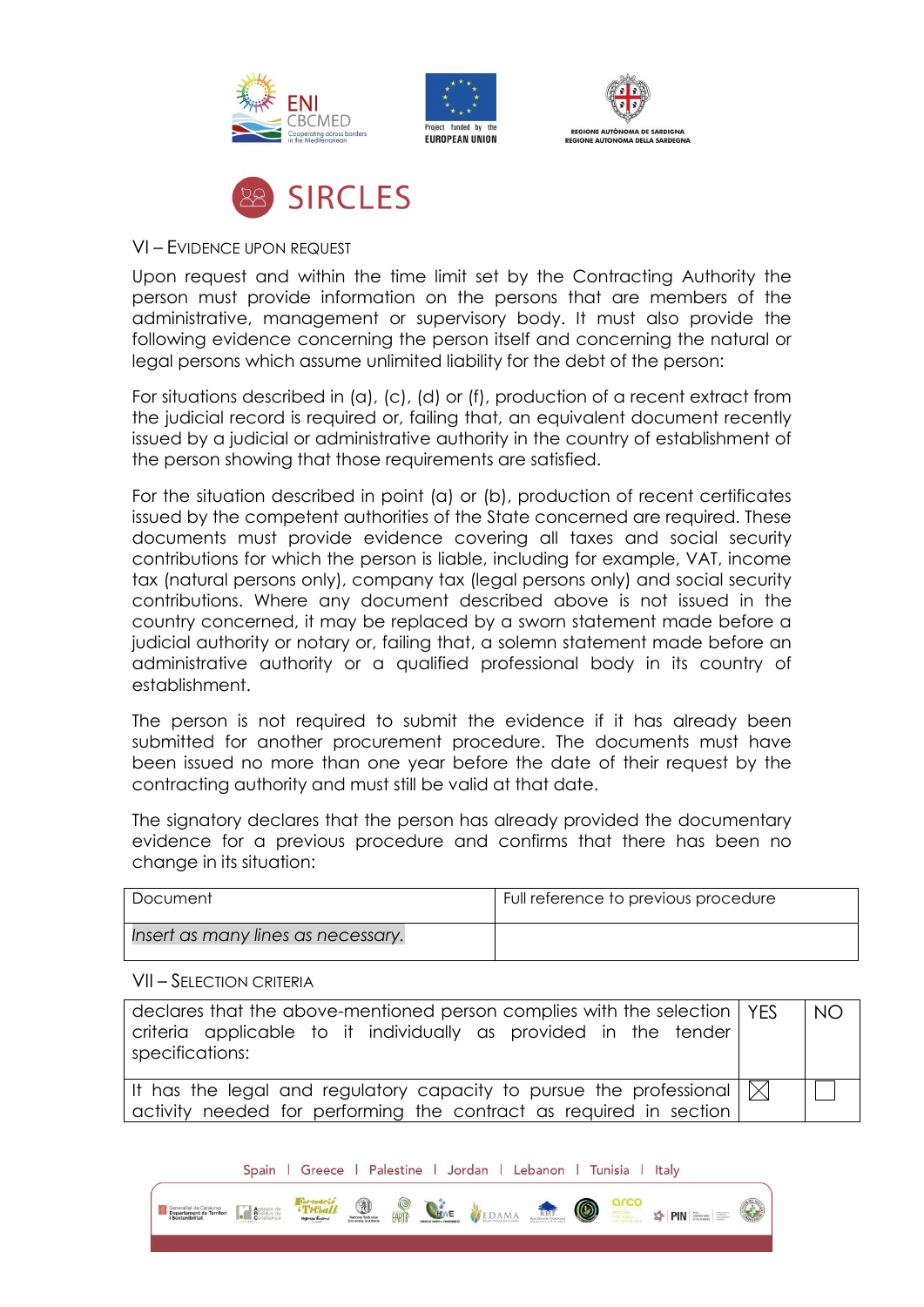







[*insert*] of the tender specifications; It fulfills the applicable economic and financial criteria indicated in  $\boxtimes$ section [*insert*] of the tender specifications; It fulfills the applicable technical and professional criteria indicated in  $\bowtie$ section [*insert*] of the tender specifications.

| if the above-mentioned person is the sole tenderer or the leader in $\vert$ YES<br>case of joint tender, declares that:                                                                                                                                                       | NO |
|-------------------------------------------------------------------------------------------------------------------------------------------------------------------------------------------------------------------------------------------------------------------------------|----|
| the tenderer, including all members of the group in case of joint tender $ \times $<br>and including subcontractors if applicable, complies with all the<br>selection criteria for which a consolidated asseessment will be made<br>as provided in the tender specifications. |    |

### VII – EVIDENCE FOR SELECTION

The signatory declares that the above-mentioned person is able to provide the necessary supporting documents listed in the relevant sections of the tender specifications and which are not available electronically upon request and without delay.

The person is not required to submit the evidence if it has already been submitted for another procurement procedure. The documents must have been issued no more than one year before the date of their request by the contracting authority and must still be valid at that date.

The signatory declares that the person has already provided the documentary evidence for a previous procedure and confirms that there has been no change in its situation:

| Document                           | Full reference to previous procedure |
|------------------------------------|--------------------------------------|
| Insert as many lines as necessary. |                                      |

| $\circled{3}$<br>VEDAMA RMF<br>Ó<br>HWE<br><b>Our Contractant de Catalunya</b><br><b>Contract de Territori</b><br><b>Catalunya</b><br><b>Catalunya</b><br>Treball<br><b>DESEARCH</b><br>THAT MARES<br>$\frac{1}{2}$ PIN $\frac{1}{2}$<br><b>EARTH</b><br>11111111 | <b>Spain</b> | Greece | Palestine | Jordan | Lebanon | Tunisia | Italy |  |
|-------------------------------------------------------------------------------------------------------------------------------------------------------------------------------------------------------------------------------------------------------------------|--------------|--------|-----------|--------|---------|---------|-------|--|
|                                                                                                                                                                                                                                                                   |              |        |           |        |         |         |       |  |